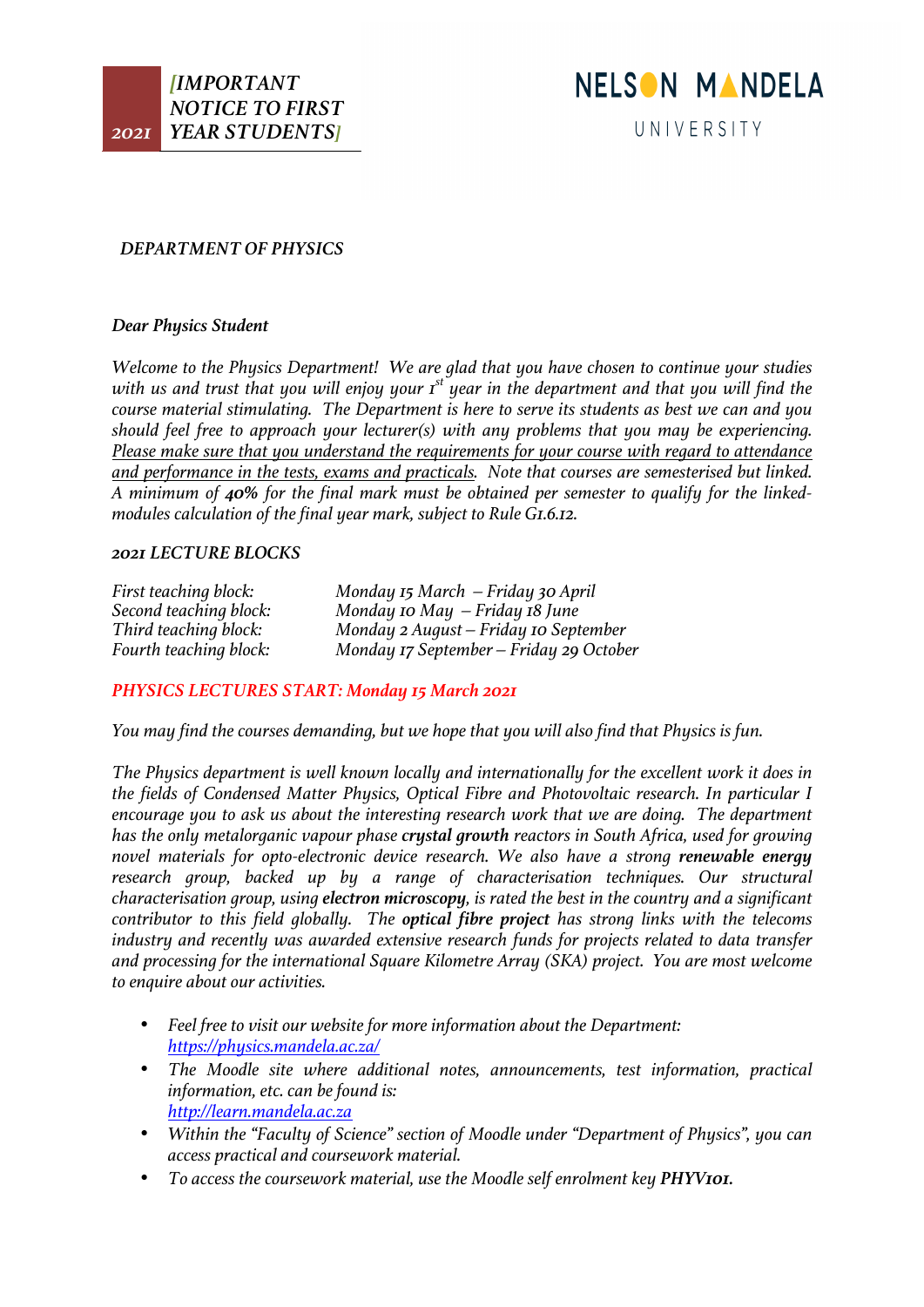*Should you have any problems that you feel your lecturers cannot assist you with, please feel free to contact me by email to discuss the matter with me.* 

*I wish you every success with your studies in Physics this year!*

*Prof A Venter HOD*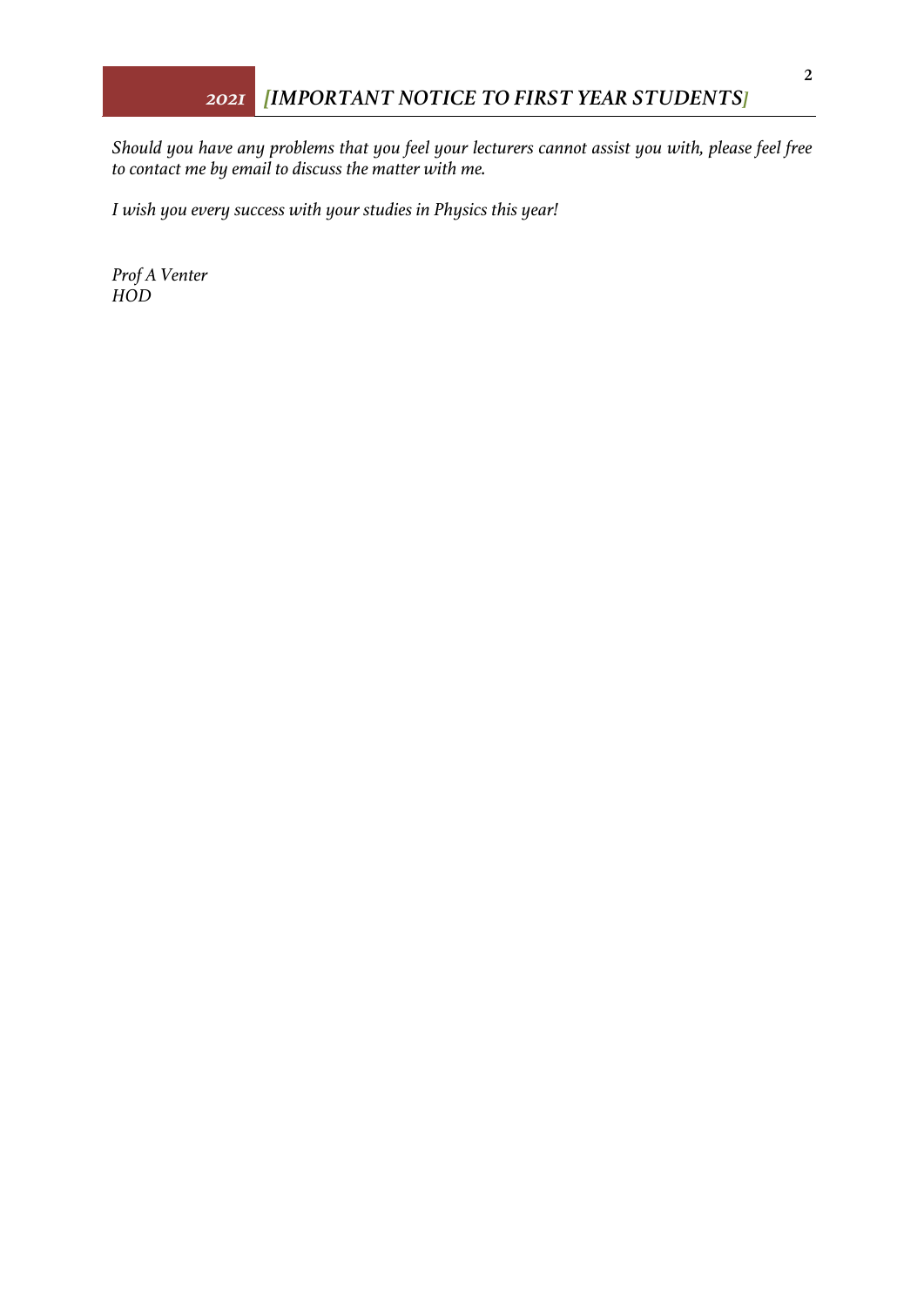# *LECTURES*

|                               | Course                                                               | Period                                  | Presented by     |
|-------------------------------|----------------------------------------------------------------------|-----------------------------------------|------------------|
| <b>SEM I</b><br>(PHYVIOI)     | a) Mechanics<br>b) Properties of Matter and<br><b>Thermodynamics</b> | Monday $15$ March $-$<br>Friday 18 June | Prof Tim Gibbon  |
| SEM <sub>2</sub><br>(PHYVIO2) | a) Electricity & Magnetism<br>b) Electromagnetic Waves and<br>Optics | Monday 2 August -<br>Friday 29 October  | Prof SV Motloung |

# *TUTORIALS*

*Tutorial problems will be assigned for you to solve, both for practicing and for marks. Tutorials will be held online via Moodle. Tutorial Tests will also be written online, which count towards your Tut mark.*

### *TESTS*

*You will be expected to write at least two tests per semester online as follows:*

| $Ist$ Semester:           | Date, time to be confirmed |
|---------------------------|----------------------------|
| 2 <sup>nd</sup> Semester: | Date, time to be confirmed |

# *MARKS-COMPOSITION*

|          |            |          |     | Continuous |
|----------|------------|----------|-----|------------|
| Tuts     | Practicals | Tests    | $=$ | Assessment |
|          |            |          |     | Mark       |
| $33.3\%$ | $33.3\%$   | $33.3\%$ | $=$ | $100\%$    |

*The PASS MARK for each semester is 50%. Note: Modules in Physics are semester modules.*

*(Note: The weighting above may change in flexible accordance with COVID-19)*

# *PREREQUISITES*

*Students with a final mark of 35% or less for PHYV101, will NOT be allowed to continue with the second semester (PHVY102). It has been established that students with a final mark of even 40% have a very small chance of passing the second semester's work.*

# *VERY IMPORTANT!*

*1. In accordance with the credits awarded for these modules by the SA Qualifications Authority (SAQA), you must spend at least 1 hour per day studying Physics.*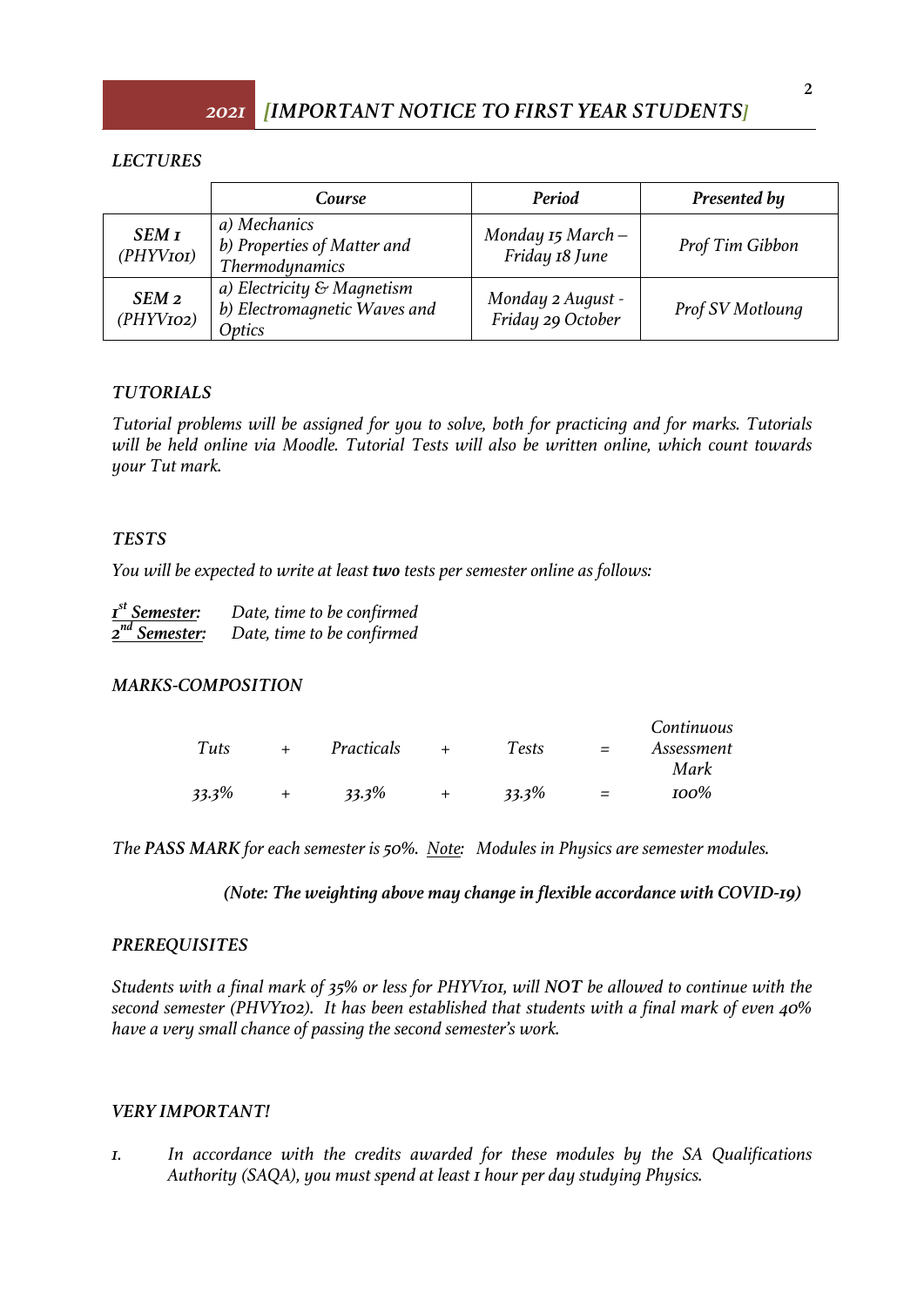# *2021 [IMPORTANT NOTICE TO FIRST YEAR STUDENTS]*

- *2. No student will be allowed to partake in any of the course activities (pracs, tests, etc.) if he/she is not registered for Physics as student by the due date.*
- *3. In accordance with Rule G1.5 (Attendance Requirements in the NMU Prospectus), the Department of Physics requires that a student should complete ALL practicals. Unless valid reasons exist (e.g. doctor's certificate on official NMU form) for missing any of the practicals, duly performed approval will not be granted to a student. Kindly note that doctor's certificates citing questionable ailments (e.g. tension headache, stress, etc.) will not be accepted.*
- *4. Procedure in case of tests missed due to illness:*
	- *4.1 Generally, at least two tests are written per semester. If a student misses either test due to a cogent medical reason, the student is awarded an "R" (reason) and the class mark calculated on the basis of the other test only. A student will need to write a least one test to be eligible to pass the module.*
	- *4.2 Medical submissions must be made on the official NMU form, not more than 3 days after the test.*
- *5. Students are reminded that it is a transgression of the Copyright Law to submit a direct quotation of any printed, written or electronic matter of any author.*

#### *PRESCRIBED BOOK*

*Name:* Physics for Scientists & Engineers, 9<sup>th</sup> or 10<sup>th</sup> Edition *Authors: JW Jewett & RA Serway Publisher: Thomson Brookes Cole ISBN: 9781305116429*

### *REGISTRATION*

*No student will be allowed to participate in any of the course activities (pracs, tests, etc.) if he/she is not registered as a Physics student by the due date.*

#### *EXAMINATIONS*

*PHYV101 does not have an Examination and follows Continuous Assessment.*

### *PROCEDURE WHEN TESTS ARE NOT WRITTEN*

*Students that do not write tests due to illness, will not be afforded re-tests. A doctor's certificate must be submitted. If a student misses either test due to a cogent medical reason, the student is awarded an "R" (reason) and the class mark is calculated on the basis of the other test only.* 

*Unless valid reasons exist (e.g. doctor's certificate) for missing a test, duly performed approval will not be granted to a student. For valid reasons, the test/practical exemption form on the student portal* https://learn.mandela.ac.za/course/view.php?id=5883 *needs to be completed not more than 7 days after the missed test.*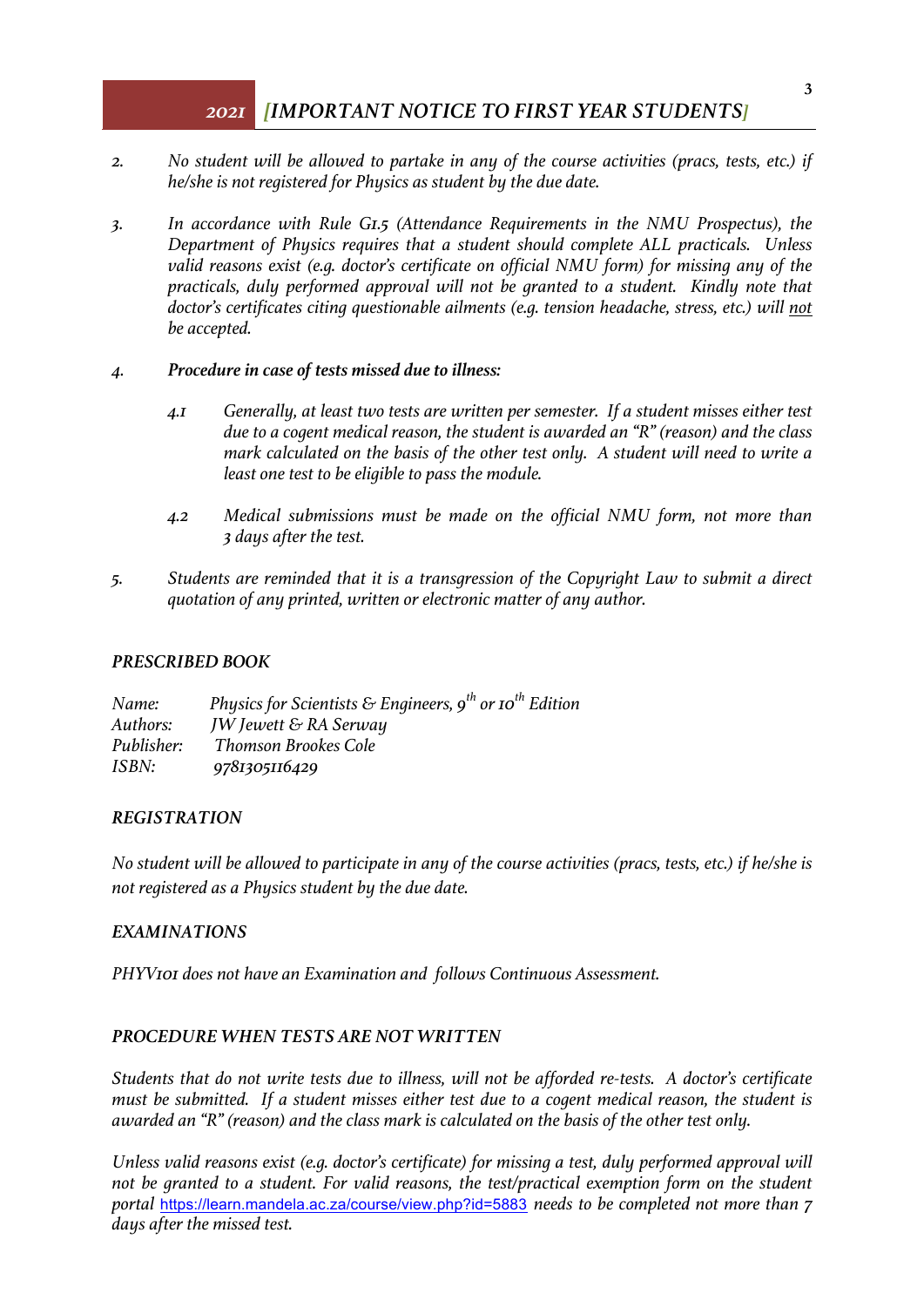# *2021 [IMPORTANT NOTICE TO FIRST YEAR STUDENTS]*

*You must return the completed form with the doctor's certificate to Mr Liu, email Hsien-Chang@mandela.ac.za*

*Kindly note that doctor's certificates citing questionable ailments (e.g. tension headache, stress, etc.) will not be accepted*

### *PRACTICAL COURSE*

*Moodle: Please ensure that you are registered on the practical course Moodle site:*

- *URL: http://learn.mandela.ac.za*
- *Use your university domain username and password*
- *Select the following course: Faculty of Science/ Department of Physics/ Practical Courses/ First year practical course*
- *Use the ENROLMENT KEY that applies to you: Civil Engineering: PHYV1C*

*Electrical Engineering: PHYV1E*

*Industrial Engineering: PHYV1I*

*Mechanical Engineering: PHYV1Me*

*Marine Engineering: PHYV1Ma*

#### *Important documents: The following documents are available for download on Moodle:*

- *Aims of the practical course: See Graduate Skills and Attributes Framework*
- *Laboratory rules*
- *<sup>1</sup> st Year Student Handbook*

*Lab technician details: For practical related queries (prac sheets, prac groups, marks, etc.), please contact the physics undergraduate lab technician:*

*Mr Albert Liu Email: Hsien-Chang.Liu@mandela.ac.za Office: South Campus, Building 13, Room OG73*

*Prac roster: The prac roster will be uploaded on Moodle in the first week of term, and will indicate your prac group and prac schedule.*

*Prac format: You will only have a scheduled Virtual laboratory session every second week. In general, pracs will consist of:*

- *Pre-practical assignment: this is an online, individual assignment, to be completed during your "off" week prior to your laboratory session.*
- *Laboratory session: this is a group submission. Soft copies of the submission templates are available for download on Moodle.*
- *Post-practical quiz: this is an online, individual assignment, to be completed after your laboratory session.*

#### *Attendance requirements (Rule G1.5):*

• *The Department of Physics requires that a student should complete ALL practicals. Unless valid reasons exist (e.g. doctor's certificate) for missing any of the practicals, duly performed approval will not be granted to a student. For*